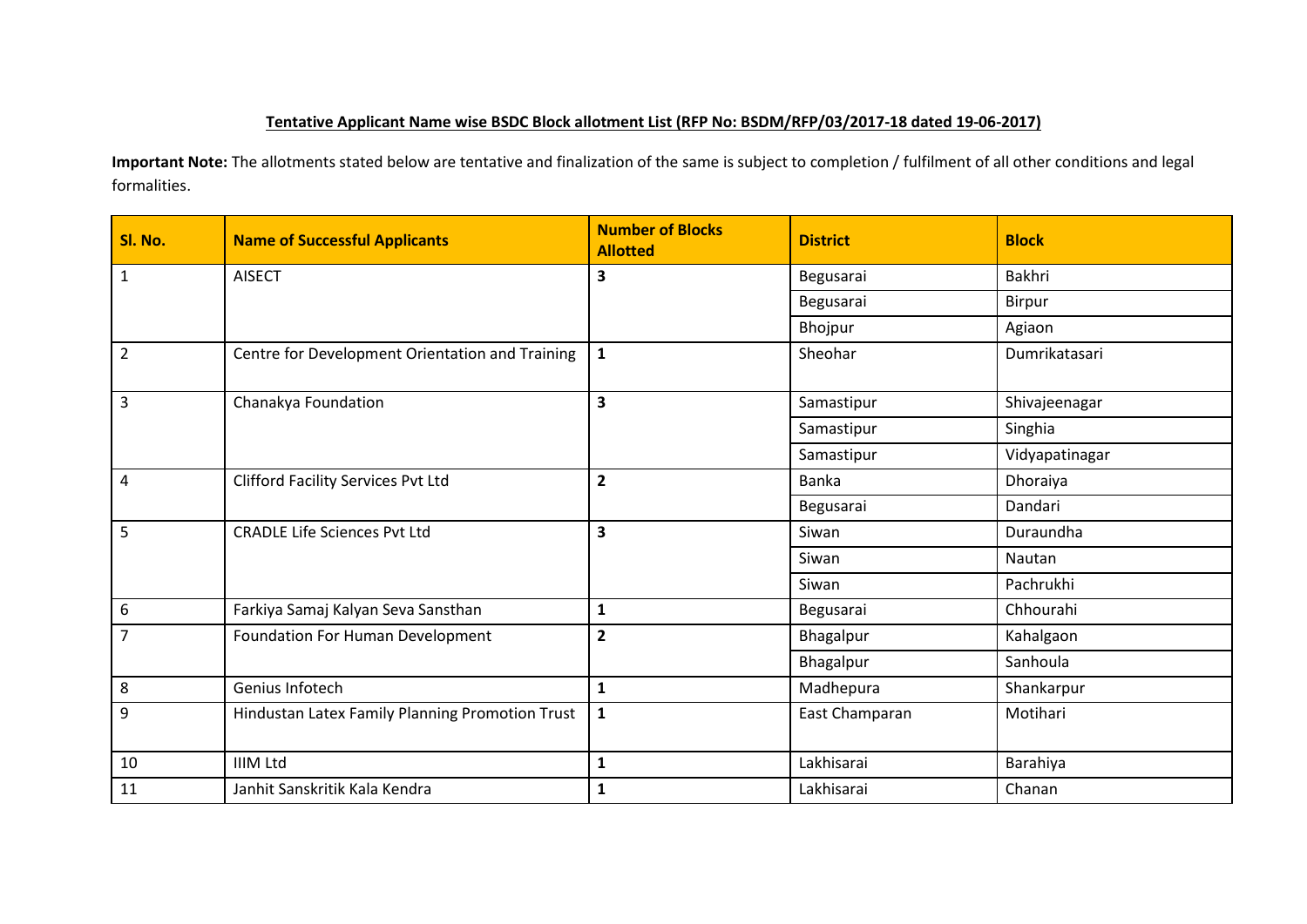| Sl. No. | <b>Name of Successful Applicants</b> | <b>Number of Blocks</b><br><b>Allotted</b> | <b>District</b> | <b>Block</b>         |
|---------|--------------------------------------|--------------------------------------------|-----------------|----------------------|
| 12      | <b>JIS Foundation</b>                | 8                                          | Gaya            | Amas                 |
|         |                                      |                                            | Gaya            | Atri                 |
|         |                                      |                                            | Gaya            | Dobhi                |
|         |                                      |                                            | Gaya            | Sherghatti           |
|         |                                      |                                            | Gaya            | Wazirganj            |
|         |                                      |                                            | Katihar         | Balrampur            |
|         |                                      |                                            | Katihar         | Dandkhora            |
|         |                                      |                                            | Nawada          | Rajauli              |
| 13      | Lal Bahadur Shastri Shiksha Samiti   | $\mathbf{1}$                               | West Champaran  | <b>Bettiah Sadar</b> |
| 14      | <b>Pace Computer Services</b>        | $\mathbf{1}$                               | Katihar         | Falka                |
| 15      | Pentware Computer                    | 5                                          | East Champaran  | Madhuban             |
|         |                                      |                                            | Supaul          | Kishanpur            |
|         |                                      |                                            | Supaul          | Marauna              |
|         |                                      |                                            | Supaul          | Supaul Sadar         |
|         |                                      |                                            | West Champaran  | <b>Bhitaha</b>       |
| 16      | People's Action for Development      | $\overline{2}$                             | Nawada          | Roh                  |
|         |                                      |                                            | Sheikhpura      | Ghat kusumba         |
| 17      | <b>RSWM Limited</b>                  | $\overline{\mathbf{3}}$                    | Munger          | Jamalpur             |
|         |                                      |                                            | Samastipur      | Hasanpur             |
|         |                                      |                                            | Samastipur      | Ujiyarpur            |
| 18      | Shubh Enterprises                    | 5                                          | Gaya            | <b>Banke Bazar</b>   |
|         |                                      |                                            | Gaya            | Guraru               |
|         |                                      |                                            | Gaya            | Khizar Sarai         |
|         |                                      |                                            | Jehanabad       | Kako                 |
|         |                                      |                                            | Jehanabad       | Ratni Faridpur       |